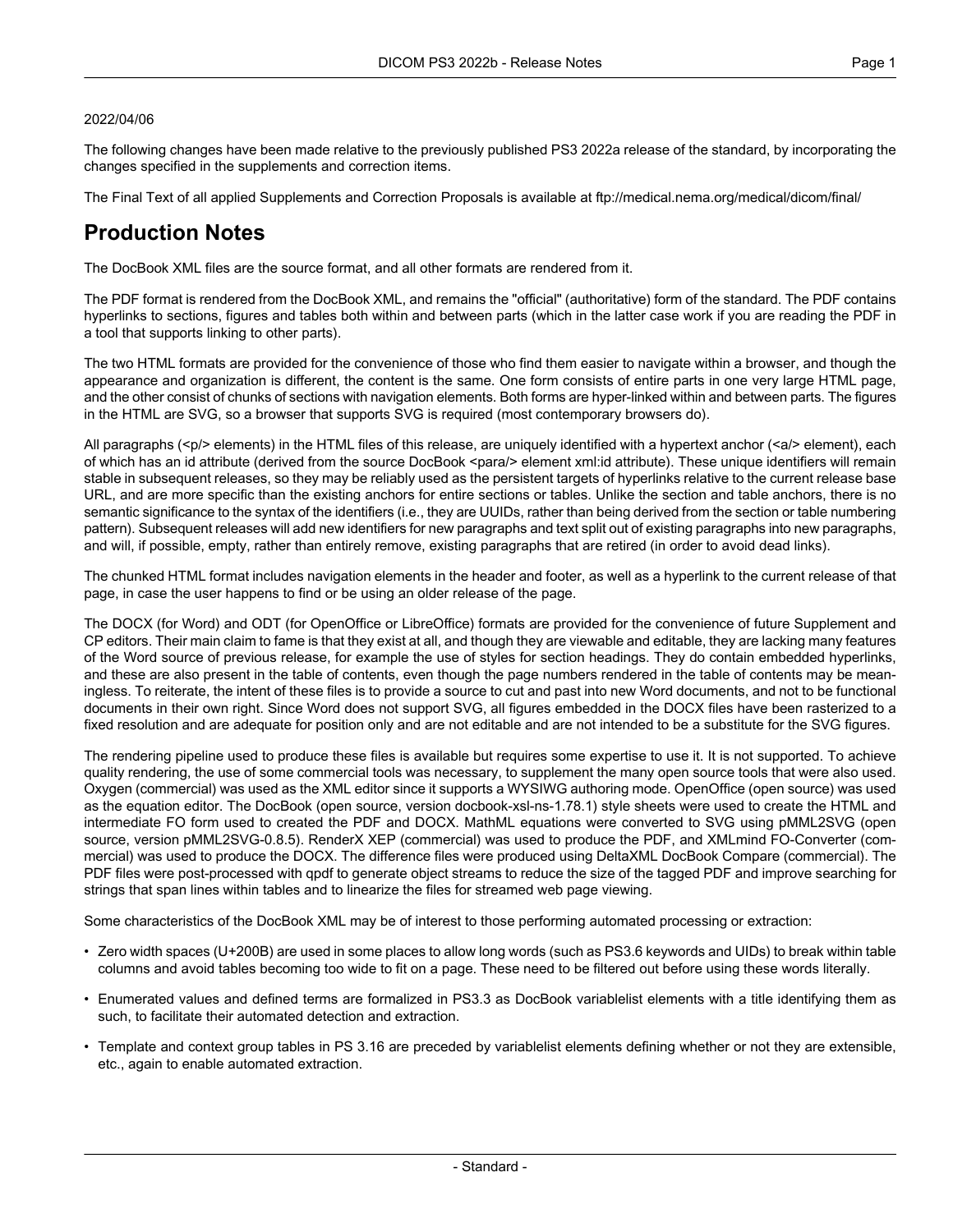• Hyperlinks (xref and link elements) are used extensively but may obscure the identifier of what is being linked to from the perspective of automated extraction. It may be useful to consult the olink targetdb files that are included in the package to "look up" the target of such links, rather than reinventing this mechanism, which is used by the DocBook stylesheets for cross-document linking. E.g., one can look up "sect\_TID\_300" in "output/html/targetdb/PS3\_16\_target.db" to determine that it has a "number" of "TID 300" and a "ttl" of "Measurement", etc.

# **Changes to Parts**

## **General Changes**

### **PS3.1**

•

**PS3.2**

### **PS3.3**

- Add missing PLAN directory record type in F.3.2.2 and increased width of terms to avoid wrapping HANGING PROTOCOL
- Correct indentation of Content Creator Macro per CP 2115
- Correct flipped words tail and tip in Figures C.36.2.2.8.1-1 and -2 per Sup 175
- Correct Current Fraction Number tag
- Correct capitalization of Frame of Reference throughout
- Correct inconsistencies regarding Attribute Names
- Correct Table C.34.18-1 swapped Attribute Names for Window Center and Window Width
- CP [2086](#page-3-0)
- CP [2130](#page-3-1)
- CP [2135](#page-3-2)
- CP [2140](#page-3-3)
- CP [2151](#page-3-4)
- CP [2165](#page-3-5)
- CP [2169](#page-3-6)
- CP [2171](#page-3-7)
- CP [2172](#page-3-8)

### **PS3.4**

- CP [2140](#page-3-3)
- CP [2169](#page-3-6)

# **PS3.5**

## **PS3.6**

• CP [2135](#page-3-2)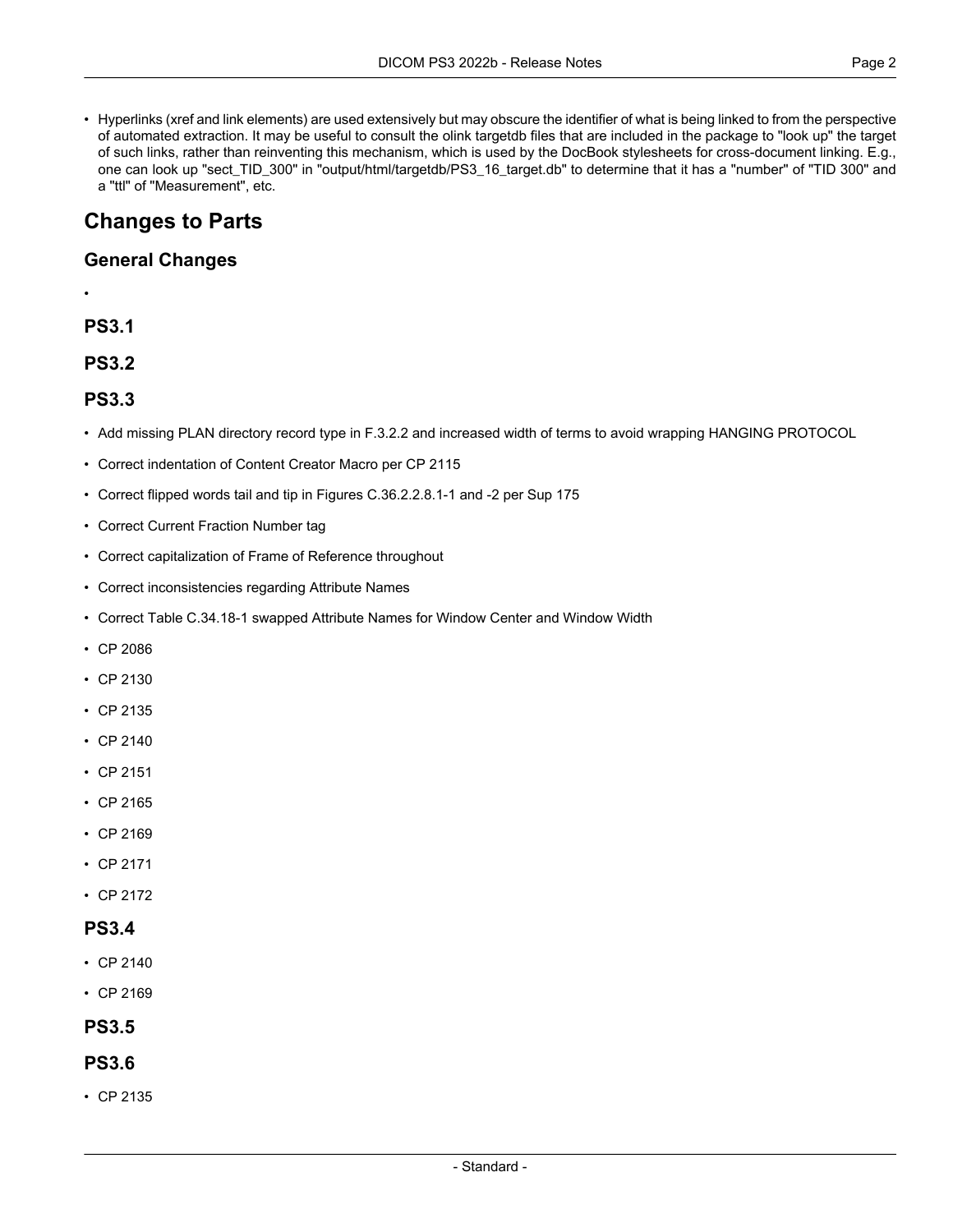- CP [2140](#page-3-3)
- CP [2151](#page-3-4)
- CP [2167](#page-3-9)
- **PS3.7**
- **PS3.8**
- **PS3.10**
- **PS3.11**
- **PS3.12**
- **PS3.14**

#### **PS3.15**

• CP [2135](#page-3-2)

### **PS3.16**

- Remove duplicate flortaucipir entry in CID 4021
- Clean up use of convention for multiple row references in Content Item Descriptions and elsewhere
- Correct TID 10012 Content Item Description row numbering
- Correct CID 7000 DCM coding scheme
- CP [1196](#page-3-10)
- CP [2151](#page-3-4)
- CP [2160](#page-3-11)
- CP [2165](#page-3-5)
- CP [2167](#page-3-9)

## **PS3.17**

• CP [2151](#page-3-4)

#### **PS3.18**

- Correct table column headers of 'center' instead of 'Value'
- Correct Series Pixel Data resource name in Table 10.3-2 (CP 2040)
- CP [2139](#page-3-12)